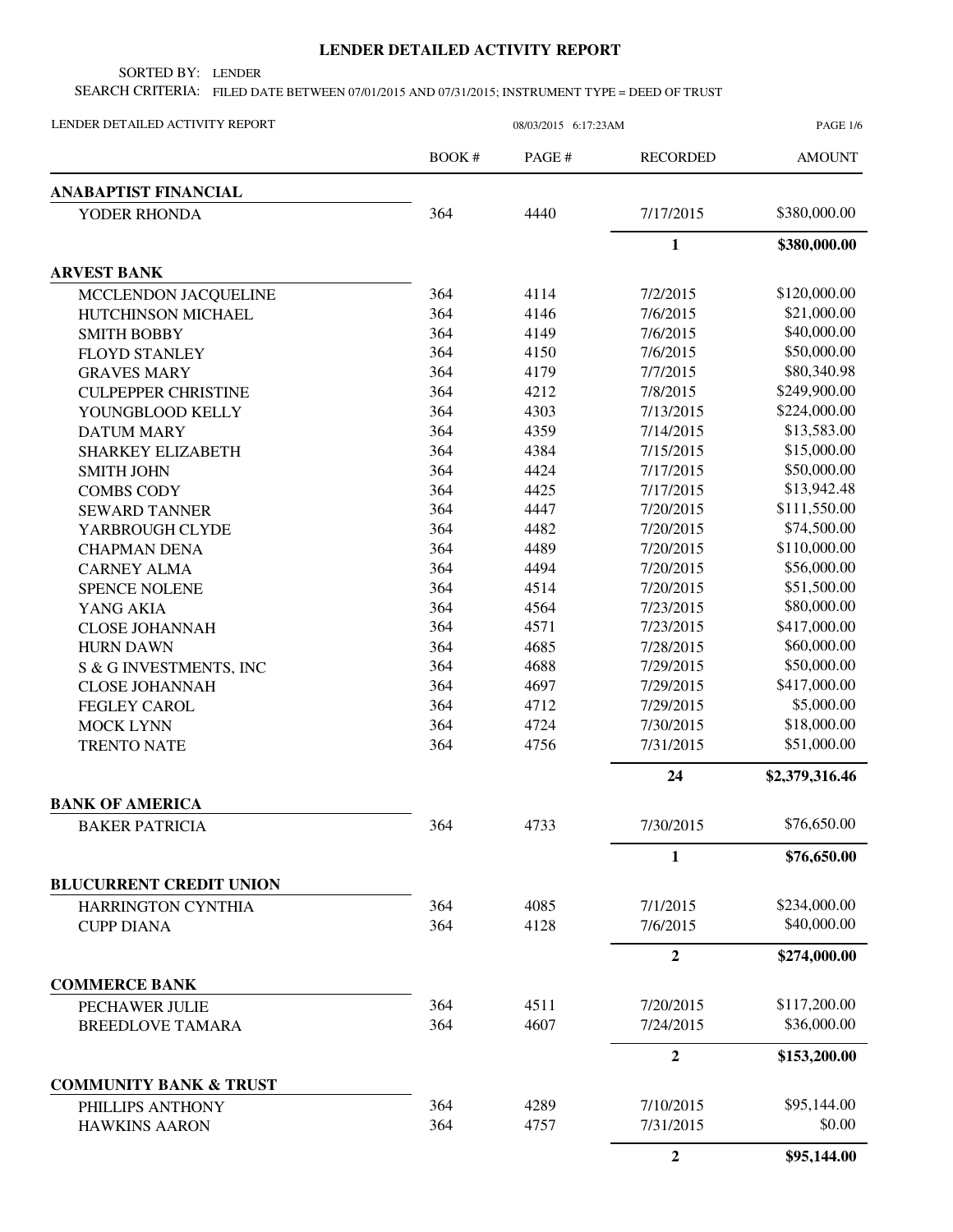LENDER DETAILED ACTIVITY REPORT 08/03/2015 6:17:23AM

PAGE 2/6

|                                  | <b>BOOK#</b> | PAGE#        | <b>RECORDED</b>        | <b>AMOUNT</b>                |
|----------------------------------|--------------|--------------|------------------------|------------------------------|
| <b>COMMUNITY BANK AND TRUST</b>  |              |              |                        |                              |
| FREELEND CINDY                   | 364          | 4109         | 7/2/2015               | \$72,000.00                  |
| <b>HAWKINS AARON</b>             | 364          | 4154         | 7/6/2015               | \$79,728.00                  |
| <b>HAWKINS AARON</b>             | 364          | 4155         | 7/6/2015               | \$79,728.00                  |
| <b>BIRNER MYRA</b>               | 364          | 4255         | 7/9/2015               | \$72,967.50                  |
| <b>LOWERY RITA</b>               | 364          | 4343         | 7/13/2015              | \$32,000.00                  |
| <b>GRAN CHRISTOPHER</b>          | 364          | 4405         | 7/16/2015              | \$648,000.00                 |
| <b>ADAMS DEBRA</b>               | 364          | 4471         | 7/20/2015              | \$75,000.00                  |
| <b>KINKADE CATHY</b>             | 364          | 4707         | 7/29/2015              | \$181,728.00                 |
| <b>DIBLE NELLRENA</b>            | 364          | 4709         | 7/29/2015              | \$50,829.00                  |
| MCDANIEL BEAU                    | 364          | 4710         | 7/29/2015              | \$18,759.00                  |
| <b>EDWARDS WINONA</b>            | 364          | 4721         | 7/29/2015              | \$40,000.00                  |
| <b>GIL KRYSTAL</b>               | 364          | 4753         | 7/31/2015              | \$30,350.00                  |
|                                  |              |              | 12                     | \$1,381,089.50               |
| <b>COMMUNITY NATIONAL BANK</b>   |              |              |                        |                              |
| MARETH ENTERPRISES LLC           | 364          | 4550         | 7/22/2015              | \$2,000,000.00               |
|                                  |              |              | 1                      | \$2,000,000.00               |
| <b>DIVERSIFIED FINANCIAL</b>     |              |              |                        | \$175,000.00                 |
| <b>SIMON PRICILLA</b>            | 364          | 4340         | 7/13/2015              |                              |
|                                  |              |              | 1                      | \$175,000.00                 |
| <b>FCS FINANCIAL</b>             |              |              |                        |                              |
| <b>TONG CHRISTINE</b>            | 364          | 4227         | 7/8/2015               | \$873,000.00                 |
| <b>CHANG NENG</b>                | 364          | 4651         | 7/27/2015              | \$98,000.00                  |
|                                  |              |              | $\overline{2}$         | \$971,000.00                 |
| <b>FIRST BANK</b>                |              |              |                        |                              |
| <b>JASPER JULIE</b>              | 364          | 4614         | 7/24/2015              | \$218,960.00                 |
|                                  |              |              | $\mathbf{1}$           | \$218,960.00                 |
| <b>FIRST COMMUNITY BANK</b>      |              |              |                        |                              |
| <b>BRUBAKER STEVE</b>            | 364          | 4071         | 7/1/2015               | \$8,000.00                   |
| WOODRUM SCOTTIE                  | 364          | 4197         | 7/7/2015               | \$91,734.00                  |
| <b>BOTTS HALEY</b>               | 364          | 4292         | 7/10/2015              | \$67,258.00                  |
| SPEAK CHELSEA                    | 364          | 4524         | 7/21/2015              | \$74,387.00                  |
| <b>BARNES JACOB</b>              | 364          | 4534         | 7/21/2015              | \$108,163.00                 |
| <b>SCHULTZ PATRICIA</b>          | 364<br>364   | 4536<br>4618 | 7/22/2015<br>7/24/2015 | \$115,600.00<br>\$104,591.00 |
| <b>HOPKINS TYLER</b>             |              |              | $\overline{7}$         |                              |
| <b>FIRST STATE BANK OF PURDY</b> |              |              |                        | \$569,733.00                 |
| <b>JWJ FARMS, INC</b>            | 364          | 4507         | 7/20/2015              | \$450,000.00                 |
|                                  |              |              | 1                      | \$450,000.00                 |
| <b>FLAT BRANCH MORTGAGE</b>      |              |              |                        |                              |
| <b>BROOKS TIFFANY</b>            | 364          | 4410         | 7/16/2015              | \$85,714.00                  |
|                                  |              |              | 1                      | \$85,714.00                  |
| <b>FREEDOM MORTGAGE</b>          |              |              |                        |                              |
| <b>SCOTT JACQUELINE</b>          | 364          | 4073         | 7/1/2015               | \$160,047.00                 |
| <b>CUSICK ELIZABETH</b>          | 364          | 4544         | 7/22/2015              | \$105,887.00                 |
|                                  |              |              | $\overline{2}$         | \$265,934.00                 |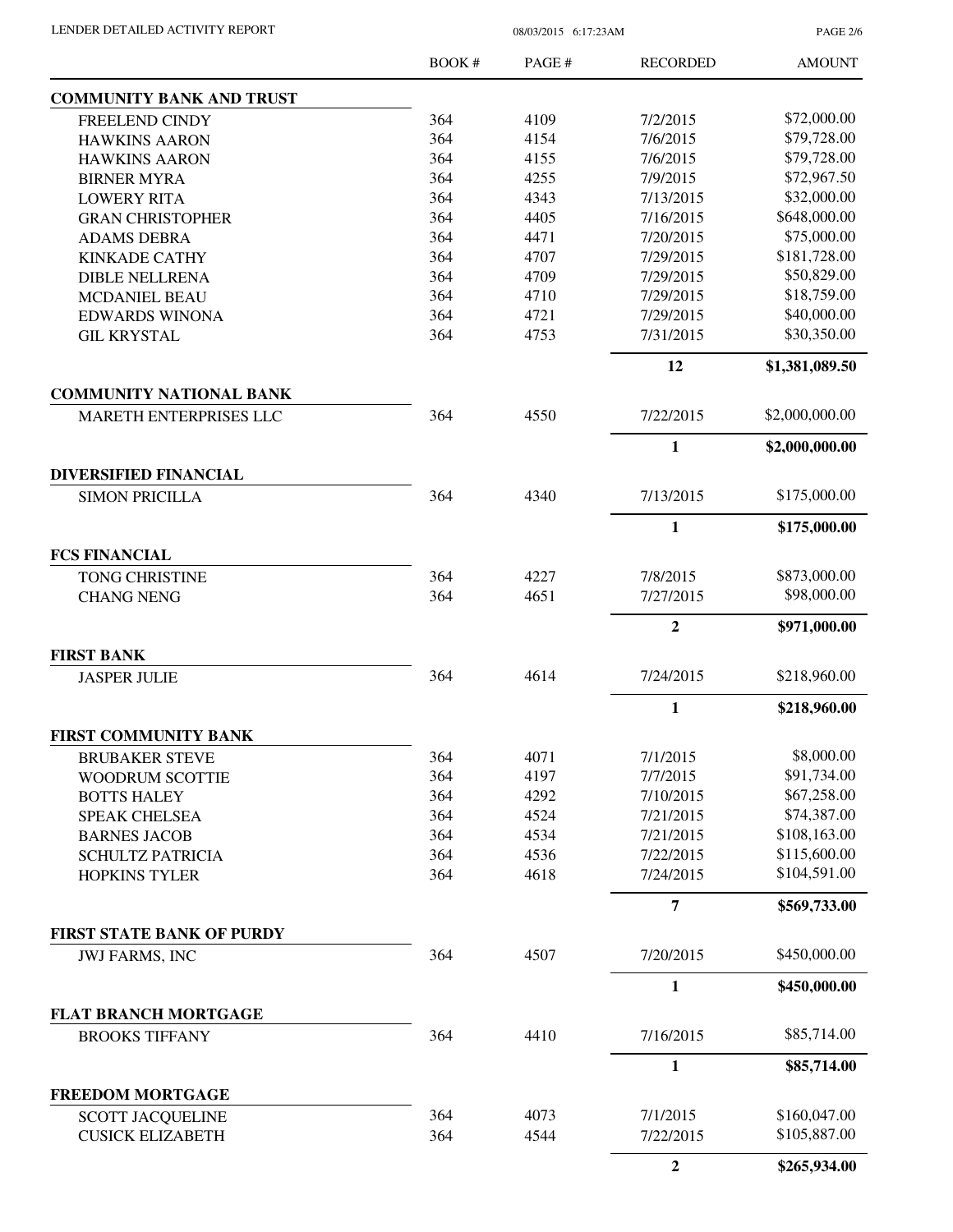| LENDER DETAILED ACTIVITY REPORT |  |
|---------------------------------|--|

08/03/2015 6:17:23AM

PAGE 3/6

|                                                  | <b>BOOK#</b> | PAGE #       | <b>RECORDED</b>        | <b>AMOUNT</b>              |
|--------------------------------------------------|--------------|--------------|------------------------|----------------------------|
| <b>GATEWAY MORTGAGE</b>                          |              |              |                        |                            |
| <b>COBB MOLLY</b>                                | 364          | 4503         | 7/20/2015              | \$96,715.00                |
| <b>BARWICK LACI</b>                              | 364          | 4735         | 7/30/2015              | \$70,537.00                |
|                                                  |              |              | $\overline{2}$         | \$167,252.00               |
| <b>GATEWAY MORTGAGE GROUP</b>                    |              |              |                        |                            |
| <b>MOSER KENNETH</b>                             | 364          | 4231         | 7/8/2015               | \$68,000.00                |
| <b>REYNOLDS BRIAN</b>                            | 364          | 4276         | 7/10/2015              | \$88,271.00                |
|                                                  |              |              | $\mathbf{2}$           | \$156,271.00               |
| <b>GILBERT VERLE TR</b>                          |              |              |                        |                            |
| <b>SMITH ESTHER</b>                              | 364          | 4311         | 7/13/2015              | \$78,000.00                |
|                                                  |              |              | 1                      | \$78,000.00                |
| <b>GOLD CRAIG</b>                                |              |              |                        |                            |
| RBC ENTERPRISES LIMITED, INC                     | 364          | 4202         | 7/8/2015               | \$25,000.00                |
|                                                  |              |              | $\mathbf{1}$           | \$25,000.00                |
| <b>GOLD MARY</b><br>RBC ENTERPRISES LIMITED, INC | 364          | 4202         | 7/8/2015               | \$25,000.00                |
|                                                  |              |              | $\mathbf{1}$           |                            |
| <b>GREAT PLAINS FEDERAL CREDIT UNION</b>         |              |              |                        | \$25,000.00                |
| <b>BRINKLEY JASON</b>                            | 364          | 4312         | 7/13/2015              | \$326,991.00               |
| <b>COMER CHELSEA</b>                             | 364          | 4563         | 7/23/2015              | \$163,200.00               |
|                                                  |              |              | $\overline{2}$         | \$490,191.00               |
| <b>GREAT SOUTHERN BANK</b>                       |              |              |                        |                            |
| <b>BARRETT JESSICA</b>                           | 364          | 4267         | 7/9/2015               | \$144,000.00               |
| MCGEHEE CRYSTAL                                  | 364          | 4631         | 7/27/2015              | \$132,000.00               |
|                                                  |              |              | $\overline{2}$         | \$276,000.00               |
| <b>GREEN TREE SERVICING</b>                      |              |              |                        |                            |
| <b>HESLIN CRAIG</b>                              | 364          | 4075         | 7/1/2015               | \$103,600.00               |
|                                                  |              |              | $\mathbf{1}$           | \$103,600.00               |
| <b>HILL BARBARA</b>                              |              |              |                        |                            |
| MORGAN MCKENNA                                   | 364          | 4283         | 7/10/2015              | \$0.00                     |
|                                                  |              |              | $\mathbf{1}$           | \$0.00                     |
| <b>HOMETOWN BANK</b>                             |              |              |                        |                            |
| <b>FORD BARBARA</b>                              | 364          | 4055         | 7/1/2015               | \$34,962.72                |
| THURSTON MARY                                    | 364          | 4315         | 7/13/2015              | \$45,550.00                |
| <b>BECKER AVA</b>                                | 364          | 4358         | 7/14/2015              | \$0.00                     |
| FREUND SHELIA                                    | 364          | 4383         | 7/15/2015              | \$70,125.00                |
| <b>MINKS MARION</b>                              | 364          | 4435         | 7/17/2015              | \$20,000.00                |
| <b>COOPER KATY</b>                               | 364          | 4552         | 7/22/2015              | \$31,400.00                |
| <b>SCOTT FALON</b><br><b>BALL GLYNDA</b>         | 364<br>364   | 4637<br>4649 | 7/27/2015<br>7/27/2015 | \$49,000.00<br>\$42,000.00 |
|                                                  |              |              | 8                      | \$293,037.72               |
| <b>MEYER PATSY</b>                               |              |              |                        |                            |
| <b>BARNETT FRANCES</b>                           | 364          | 4479         | 7/20/2015              | \$6,800.00                 |
|                                                  |              |              | $\mathbf{1}$           | \$6,800.00                 |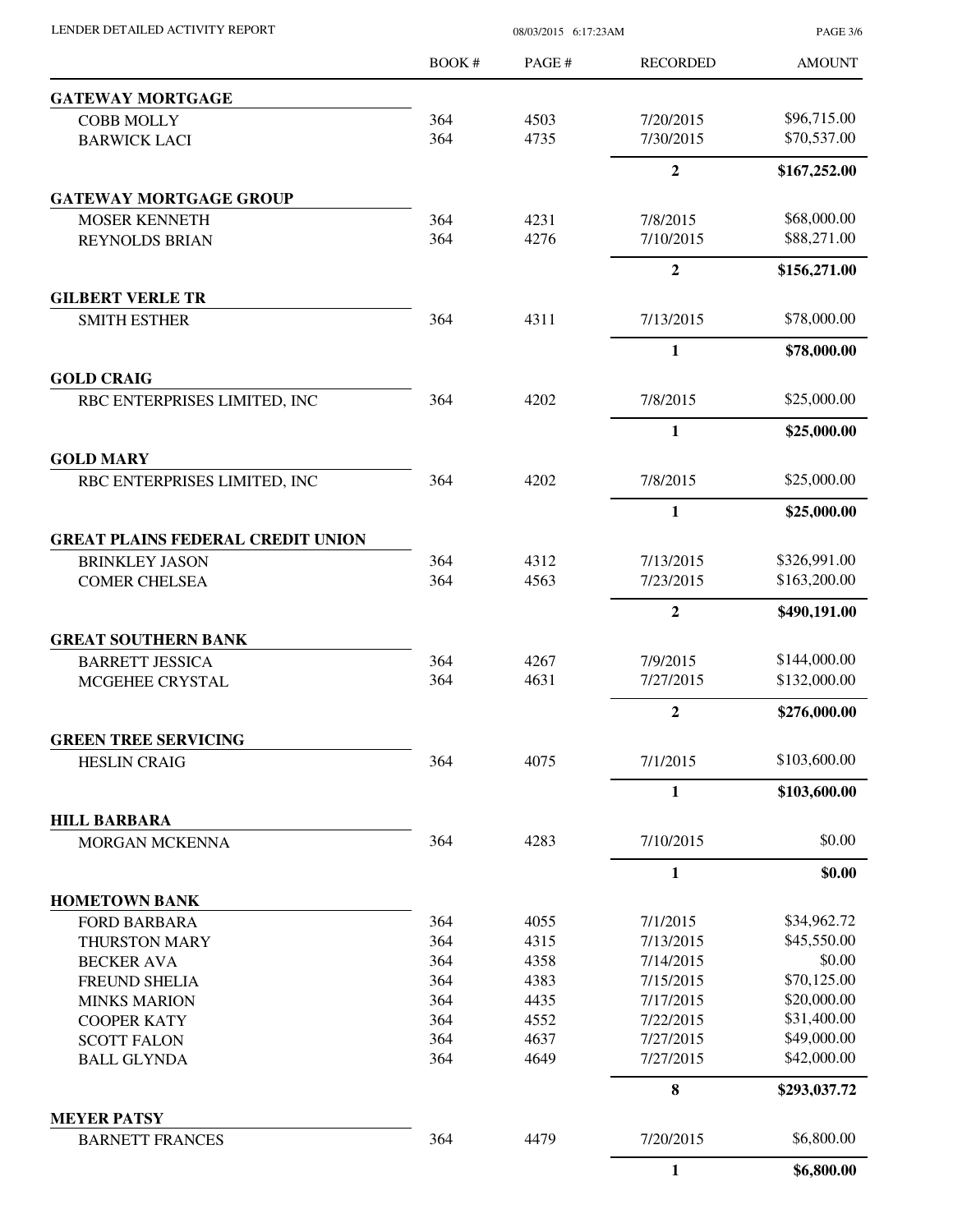| LENDER DETAILED ACTIVITY REPORT |  |
|---------------------------------|--|
|                                 |  |

08/03/2015 6:17:23AM

PAGE 4/6

|                                               | <b>BOOK#</b> | PAGE #       | <b>RECORDED</b>         | <b>AMOUNT</b>  |
|-----------------------------------------------|--------------|--------------|-------------------------|----------------|
| <b>MID-MISSOURI BANK</b>                      |              |              |                         |                |
| <b>CREATIVE INVESTMENTS, LLC</b>              | 364          | 4714         | 7/29/2015               | \$95,000.00    |
|                                               |              |              | $\mathbf{1}$            | \$95,000.00    |
| <b>MORTGAGE BANK OF CALIFORNIA</b>            |              |              |                         |                |
| <b>MOSLEY CHELSEA</b>                         | 364          | 4372         | 7/15/2015               | \$159,591.00   |
|                                               |              |              | $\mathbf{1}$            | \$159,591.00   |
| NATIONSTAR MORTGAGE                           |              |              |                         |                |
| <b>STAEBLER LINDA</b>                         | 364          | 4188         | 7/7/2015                | \$150,000.00   |
|                                               |              |              | 1                       | \$150,000.00   |
| PENTAGON FEDERAL CREDIT UNION                 |              |              |                         |                |
| <b>WILLIAMS DEBORAH</b>                       | 364          | 4630         | 7/27/2015               | \$25,000.00    |
|                                               |              |              | $\mathbf{1}$            | \$25,000.00    |
| PEOPLES BANK                                  |              |              |                         |                |
| <b>BALL CARRIE</b>                            | 364          | 4142         | 7/6/2015                | \$100,000.00   |
| <b>BALL CARRIE</b>                            | 364          | 4143         | 7/6/2015                | \$18,750.00    |
| <b>LOFTIN RHONDA</b>                          | 364          | 4235         | 7/9/2015                | \$187,520.00   |
| <b>LOFTIN RHONDA</b>                          | 364          | 4236         | 7/9/2015                | \$12,480.00    |
| <b>SPENCER AMBER</b>                          | 364          | 4258         | 7/9/2015                | \$87,465.00    |
| <b>NGUYEN QUYEN</b>                           | 364          | 4327         | 7/13/2015               | \$62,300.00    |
| <b>SURRIDGE TRACIE</b>                        | 364          | 4336         | 7/13/2015               | \$15,000.00    |
| <b>MCCANN KAITLIN</b>                         | 364          | 4337         | 7/13/2015               | \$275,000.00   |
| <b>MCCANN KAITLIN</b>                         | 364          | 4338         | 7/13/2015               | \$50,000.00    |
| <b>EMMERT SHELLY</b>                          | 364          | 4396         | 7/15/2015               | \$119,850.00   |
| <b>QUALLS AUTUMN</b>                          | 364          | 4429         | 7/17/2015               | \$60,000.00    |
| <b>BLAND CALE</b>                             | 364          | 4526         | 7/21/2015               | \$20,470.00    |
| <b>ROGERS BRITTANY</b>                        | 364          | 4633         | 7/27/2015               | \$119,000.00   |
| ROSIERE RAMONA                                | 364          | 4701         | 7/29/2015               | \$122,375.00   |
| ROSIERE RAMONA                                | 364          | 4702         | 7/29/2015               | \$8,250.00     |
| <b>MALCHOW RYAN</b>                           | 364          | 4765         | 7/31/2015               | \$39,500.00    |
|                                               |              |              | 16                      | \$1,297,960.00 |
| <b>PINNACLE BANK</b>                          |              |              |                         | \$331,000.00   |
| <b>BECK ELIZABETH</b><br><b>KISLING JARED</b> | 364<br>364   | 4203<br>4745 | 7/8/2015<br>7/31/2015   | \$80,325.00    |
|                                               |              |              | $\overline{2}$          | \$411,325.00   |
| PREMIER HOME MORTGAGE                         |              |              |                         |                |
| <b>COFFEE KENDRA</b>                          | 364          | 4492         | 7/20/2015               | \$89,591.00    |
| <b>CRAVENS TAMMY</b>                          | 364          | 4585         | 7/23/2015               | \$64,489.00    |
| <b>LANE THERESA</b>                           | 364          | 4589         | 7/24/2015               | \$69,222.00    |
| <b>SMITH MICHELLE</b>                         | 364          | 4635         | 7/27/2015               | \$68,571.00    |
| <b>HALE TAMMY</b>                             | 364          | 4744         | 7/31/2015               | \$136,734.00   |
|                                               |              |              | 5                       | \$428,607.00   |
| <b>QUICKEN LOANS</b>                          |              |              |                         |                |
| <b>JORDAN LACEY</b>                           | 364          | 4238         | 7/9/2015                | \$183,607.00   |
| <b>TOLLEFSRUD DEANN</b>                       | 364          | 4299         | 7/13/2015               | \$198,921.00   |
| <b>RAKES BRYON</b>                            | 364          | 4580         | 7/23/2015               | \$127,950.00   |
| <b>MORALES JESSICA</b>                        | 364          | 4732         | 7/30/2015               | \$77,686.00    |
|                                               |              |              | $\overline{\mathbf{4}}$ | \$588,164.00   |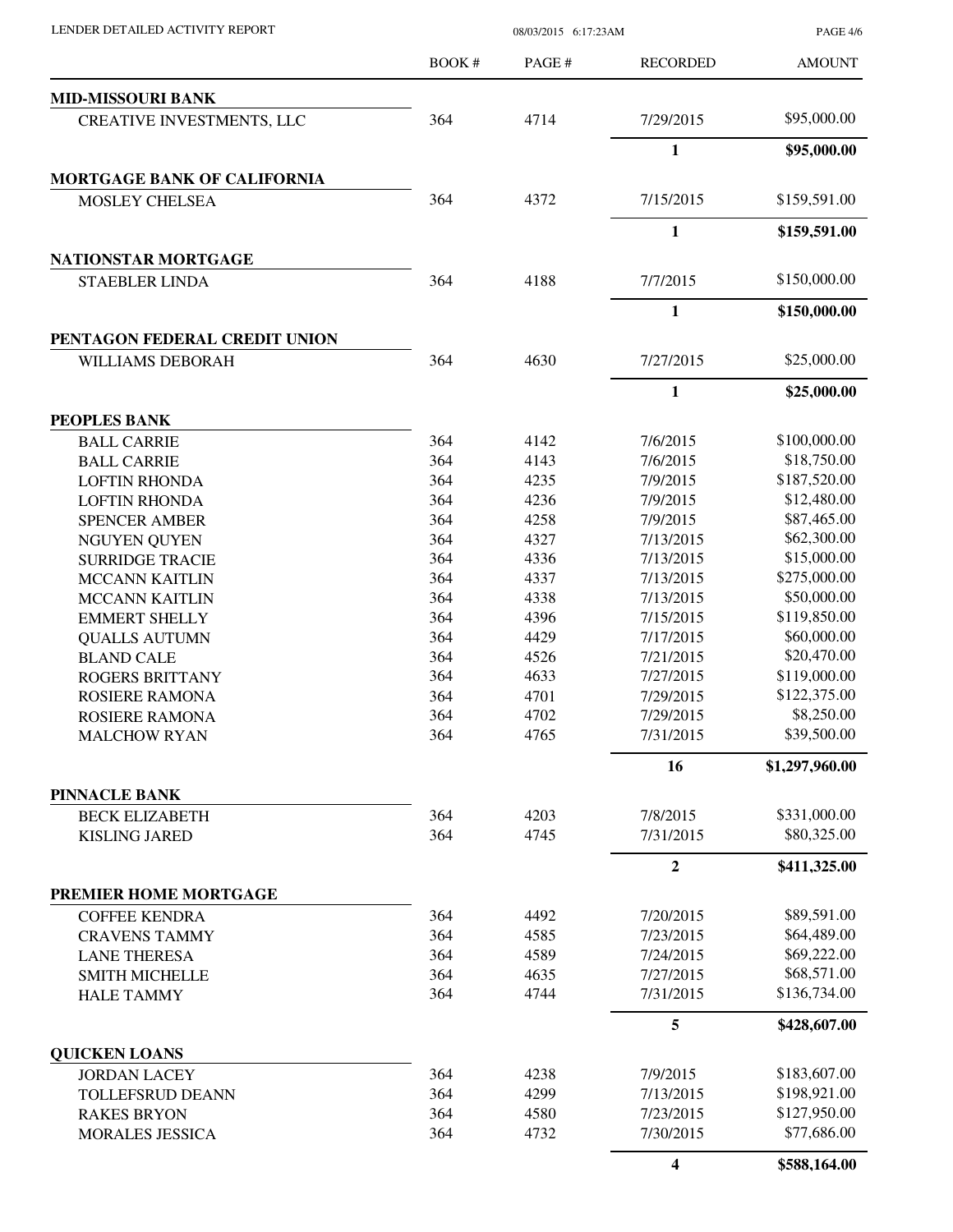LENDER DETAILED ACTIVITY REPORT 08/03/2015 6:17:23AM

PAGE 5/6

|                                            | BOOK# | PAGE# | <b>RECORDED</b> | <b>AMOUNT</b>  |
|--------------------------------------------|-------|-------|-----------------|----------------|
| ROYAL UNITED MORTGAGE                      |       |       |                 |                |
| <b>TUCKER LORENA</b>                       | 364   | 4521  | 7/21/2015       | \$79,600.00    |
|                                            |       |       | 1               | \$79,600.00    |
| <b>RURAL DEVELOPMENT</b>                   |       |       |                 |                |
| PARKER CHELSEY                             | 364   | 4445  | 7/20/2015       | \$41,500.00    |
|                                            |       |       | $\mathbf{1}$    | \$41,500.00    |
| SECURITY BANK AND TRUST COMPANY            |       |       |                 |                |
| RBC ENTERPRISES LIMITED                    | 364   | 4664  | 7/28/2015       | \$620,338.00   |
|                                            |       |       | $\mathbf{1}$    | \$620,338.00   |
| <b>SECURITY BANK OF SOUTHWEST MISSOURI</b> |       |       |                 |                |
| THORSON WILLIAM                            | 364   | 4692  | 7/29/2015       | \$48,303.27    |
| <b>STIPP KATHRYN</b>                       | 364   | 4693  | 7/29/2015       | \$24,000.00    |
|                                            |       |       | $\mathbf{2}$    | \$72,303.27    |
| <b>SIMMONS FIRST NATIONAL BANK</b>         |       |       |                 |                |
| <b>LACEY JANET</b>                         | 364   | 4205  | 7/8/2015        | \$100,000.00   |
| OZARK PLASTICS PRODUCTS, INC               | 364   | 4598  | 7/24/2015       | \$856,000.00   |
| <b>TUNNELL JOHN</b>                        | 364   | 4675  | 7/28/2015       | \$199,192.00   |
| <b>TESTERMAN KENDRA</b>                    | 364   | 4695  | 7/29/2015       | \$60,632.00    |
| <b>HAYOSTEK RORY</b>                       | 364   | 4761  | 7/31/2015       | \$280,000.00   |
|                                            |       |       | 5               | \$1,495,824.00 |
| SOUTHWEST MISSOURI BANK                    |       |       |                 |                |
| <b>MASON MARK</b>                          | 364   | 4083  | 7/1/2015        | \$40,000.00    |
| <b>WARD ANDREA</b>                         | 364   | 4091  | 7/1/2015        | \$200,000.00   |
| <b>WARD ANDREA</b>                         | 364   | 4119  | 7/2/2015        | \$200,000.00   |
| <b>BROOKS GARY</b>                         | 364   | 4185  | 7/7/2015        | \$45,000.00    |
| <b>REED PATRICIA</b>                       | 364   | 4213  | 7/8/2015        | \$220,500.00   |
| <b>REED PATRICIA</b>                       | 364   | 4214  | 7/8/2015        | \$151,200.00   |
| <b>ALKHTIB JALAI</b>                       | 364   | 4233  | 7/9/2015        | \$94,400.00    |
| <b>BARNES BRANDON</b>                      | 364   | 4271  | 7/9/2015        | \$91,836.00    |
| <b>BOWMAN KIMBERLY</b>                     | 364   | 4287  | 7/10/2015       | \$45,000.00    |
| <b>JONES RANDEE</b>                        | 364   | 4301  | 7/13/2015       | \$98,500.00    |
| <b>FOREMAN SHIRLEY</b>                     | 364   | 4407  | 7/16/2015       | \$117,000.00   |
| <b>FOREMAN SHIRLEY</b>                     | 364   | 4408  | 7/16/2015       | \$8,000.00     |
| THURSTON CAROL                             | 364   | 4415  | 7/16/2015       | \$20,000.00    |
| <b>KROLMAN PETER</b>                       | 364   | 4486  | 7/20/2015       | \$140,000.00   |
| <b>CALLIS SKYLER</b>                       | 364   | 4538  | 7/22/2015       | \$70,400.00    |
| <b>LAWYER JARED</b>                        | 364   | 4644  | 7/27/2015       | \$73,150.00    |
| <b>SCOBEE HARRIETT</b>                     | 364   | 4694  | 7/29/2015       | \$65,000.00    |
| <b>VANCE JAMES</b>                         | 364   | 4716  | 7/29/2015       | \$35,000.00    |
| <b>DAVIS BRIANA</b>                        | 364   | 4717  | 7/29/2015       | \$40,300.00    |
|                                            |       |       | 19              | \$1,755,286.00 |
| <b>SUNTRUST MORTGAGE</b>                   |       |       |                 |                |
| MOSKALSKI MARY                             | 364   | 4053  | 7/1/2015        | \$129,600.00   |
|                                            |       |       | 1               | \$129,600.00   |
| THE CORNERSTONE BANK                       | 364   | 4306  | 7/13/2015       | \$70,984.75    |
| <b>WALLACE CRYSTAL</b>                     |       |       |                 |                |
|                                            |       |       | $\mathbf{1}$    | \$70,984.75    |